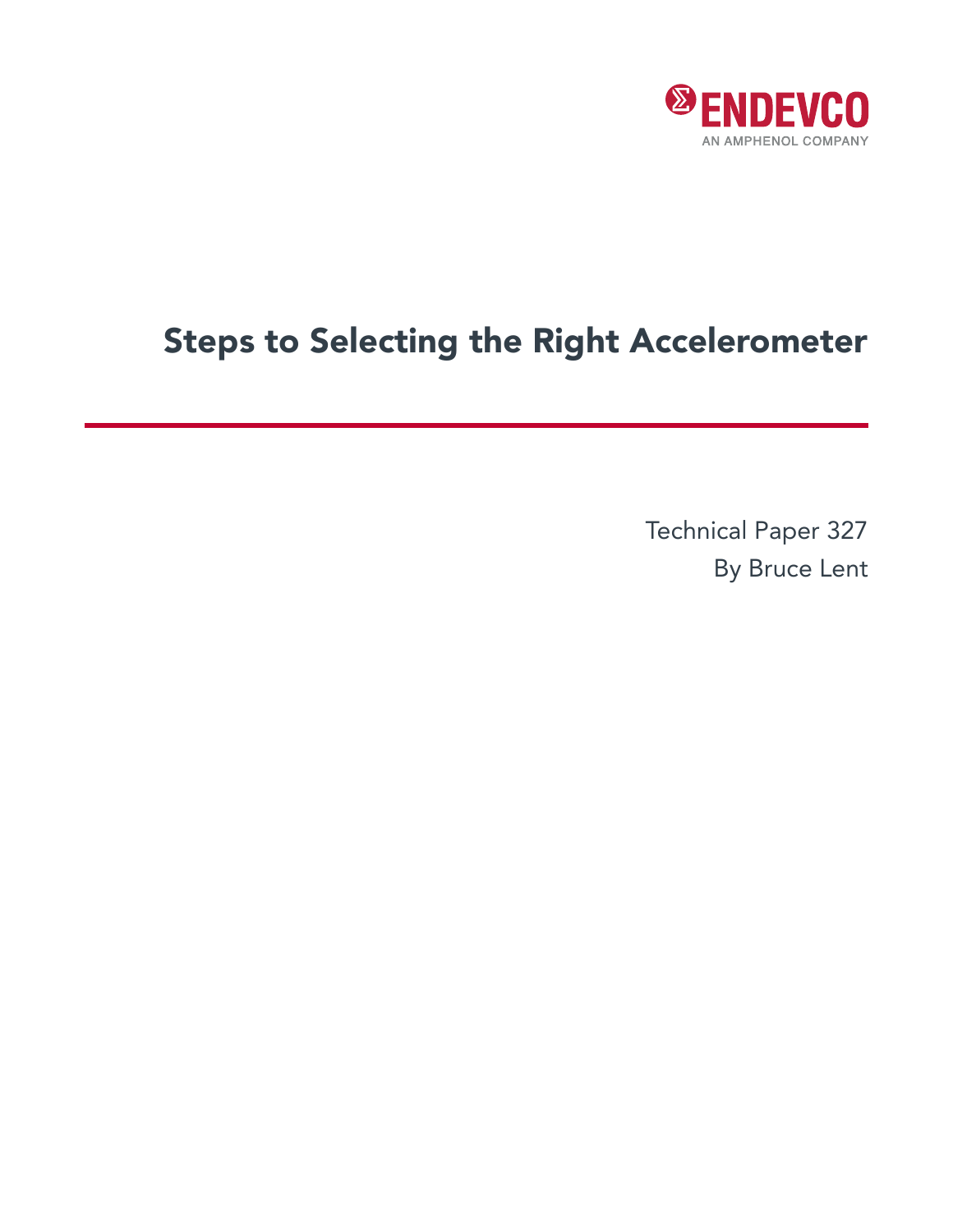# **Steps to selecting the right accelerometer**

At first look, an accelerometer manufacturer's catalog or web site can be intimidating to both the novice and often the more experienced user. Accelerometers are offered in a variety of technologies, shapes, sizes, ranges, etc.

This article will provide a trail that the user can follow that will lead to the optimum accelerometer for the application.

### Technology selection

The first step in the selection process is to determine the type of measurement to be made. The measurement type will be the first step in the technology selection. There are three widely used technologies used for acceleration measurements.

Piezoelectric (PE) accelerometers are the most widely used accelerometers for test and measurement applications. These devices offer a very wide measurement frequency range (a few Hz to 30 kHz) and are available in a wide range of sensitivities, weights, sizes and shapes. These accelerometers should be considered for both shock and vibration measurements. PE accelerometers are available with a charge or voltage (IEPE) output, discussed later in this article.

Piezoresistive (PR) accelerometers generally have low sensitivity making them desirable for shock measurements. They are also used extensively in transportation crash tests. Because of the low sensitivity, they are being used less for vibration measurements. PR accelerometers generally have a wide bandwidth and the frequency response goes down to zero Hz (often called "DC responding") or steady state, so they can measure long duration transients.

Variable capacitance (VC) is among the newer accelerometer technologies. Like PR accelerometers, they are DC responding. VC accelerometers have high sensitivities, a narrow bandwidth and outstanding temperature stability. These devices are highly desirable for measuring low frequency vibration, motion and steady state acceleration.

#### Type of measurement

In this section, the basic measurement types will be described and then, later in this article, more detail will be provided. For the purposes of this article, acceleration measurements will be divided into the following categories:

**Vibration**: An object is said to vibrate when it executes an oscillatory motion about a position of equilibrium. Vibration is found in the transportation and aerospace environments or as simulated by a shaker system.

**Shock**: A sudden transient excitation of a structure that generally excites the structure's resonances.

**Motion**: For the purpose of this article, motion is a slow moving event such as the movement of a robotic arm or an automotive suspension measurement.

**Seismic**: This is more of a motion or a low frequency vibration. This measurement usually requires a specialized low noise–high resolution accelerometer.

Once the measurement type is determined, the reader can go directly to the measurement section (in this article) of interest, or review the different measurement types.

#### General considerations

Prior to going into the technologies and applications, here are a few general considerations.

The frequency response is an important parameter when considering any accelerometer. This parameter is usually specified within ±5% of the reference frequency (usually 100 Hz). Many devices will have the specifications extended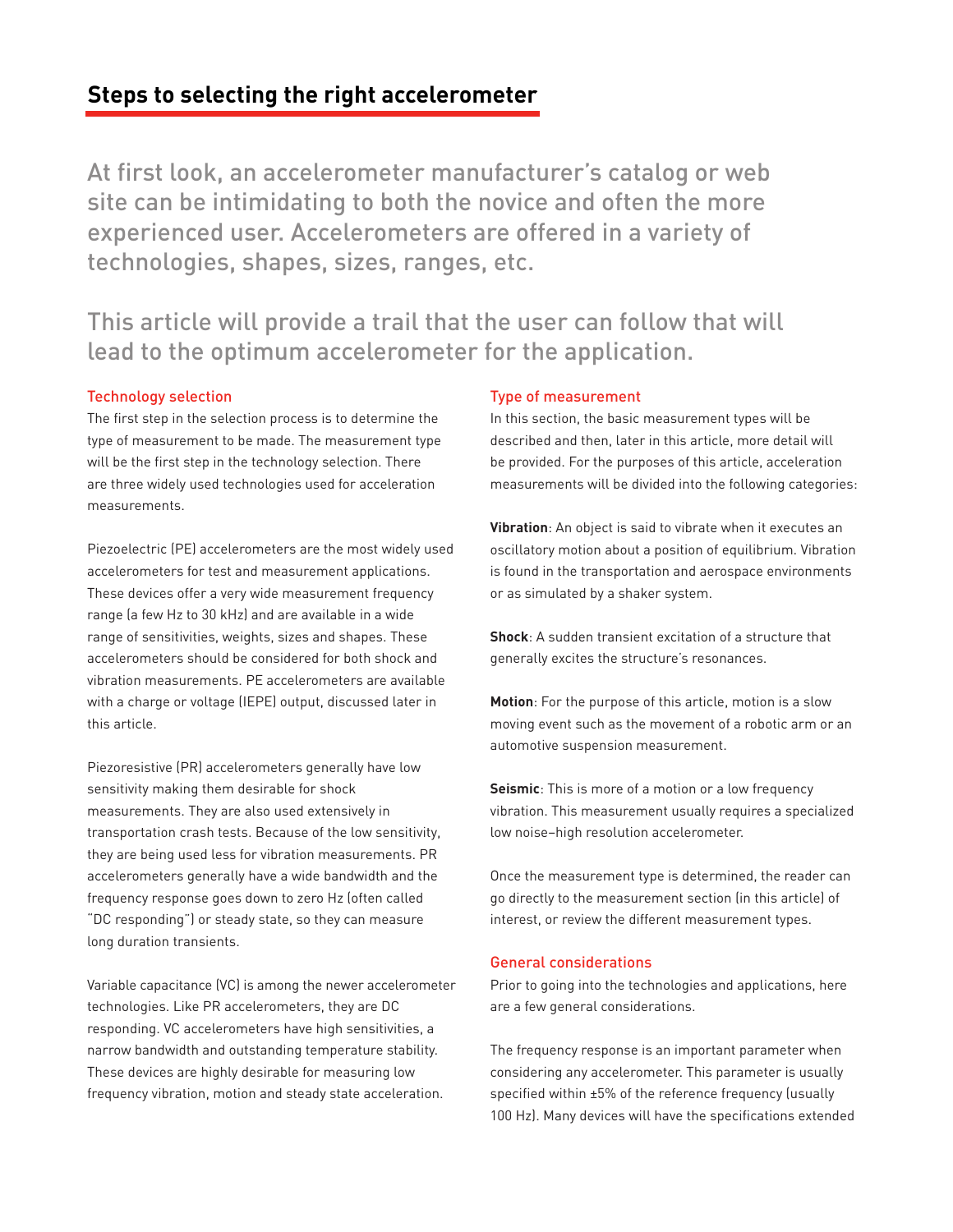to ±1 dB and in some cases ±3 dB. Most data sheets will have a typical frequency response curve to assist the user. The frequency range will usually be determined by the test specifications or as determined by the user.

Another consideration is the number of axes to be measured. Accelerometers are available in single and triaxial (see Figure 1) versions. Another approach to making a three axis measurement is to mount three accelerometers on a triaxial mounting block. Both methods allow for the measurement of three orthogonal axes simultaneously.



Figure 1 A miniature triaxial accelerometer that incorporates three accelerometers in a single package for the measurement of three orthogonal axes simultaneously.

#### Vibration

Piezoelectric accelerometers are the first choice for most vibration measurements since they have a wide frequency response, good sensitivity and resolution and are easy to install. There are two subdivisions of piezoelectric accelerometers which include the basic charge-mode accelerometer and the voltage mode Internal Electronic Piezoelectric (IEPE) types.

#### IEPE piezoelectric

In recent years, the IEPE type has become the most commonly used accelerometer type. IEPE sensors are often sold under different trade marked names, but all virtually comply with a pseudo industry standard and are interchangeable between brand names.

Basically, an IEPE accelerometer is a device with the charge amplifier built-into the accelerometer. They require no external charge amplifiers and use ordinary low cost cable. The accelerometer does require a constant current power source and many data acquisition systems have built-in power sources. If the user knows the vibration

range and the operating temperature is in the range of -55˚C (-67˚F) to 125˚C (257˚F) then an IEPE device should be considered. Note that high temperature versions are available in some models that have a maximum operating temperature of 175˚C (350˚F).

#### Charge mode piezoelectric

Charge mode piezoelectric accelerometer advantages include high temperature operation and an extremely wide amplitude range. A typical charge mode accelerometer will have an operating temperature range of -55˚C to 288°C (-67° to 550°F). Special purpose accelerometers are available for extreme environments as low as -269˚C (-452˚F) to as high as 760˚C (1400˚F). Special radiation hardened charge mode accelerometers are available for use in a nuclear environment.

Unlike the IEPE accelerometer, the charge type accelerometer requires the use of special low noise cable. The low noise cable is expensive compared to the standard commercial coaxial cable. A charge amplifier, or an in-line charge converter is also required.

#### Variable capacitance

In instances where vibration measurements at very low frequencies are required, a variable capacitance (VC) accelerometer is a choice to consider. VC accelerometers have a frequency response from 0 Hz to 1 kHz, depending on the sensitivity required. When making very low frequency measurements, a VC accelerometer with a frequency range from 0 Hz to 15 Hz will provide a high sensitivity of 1 Volt/g. VC accelerometers are useful on electro hydraulic shakers, flutter measurements and many transportation applications.



Figure 2 Variable capacitance accelerometer shown with a popular mounting configuration. Models are available with a 10-32 stud mount.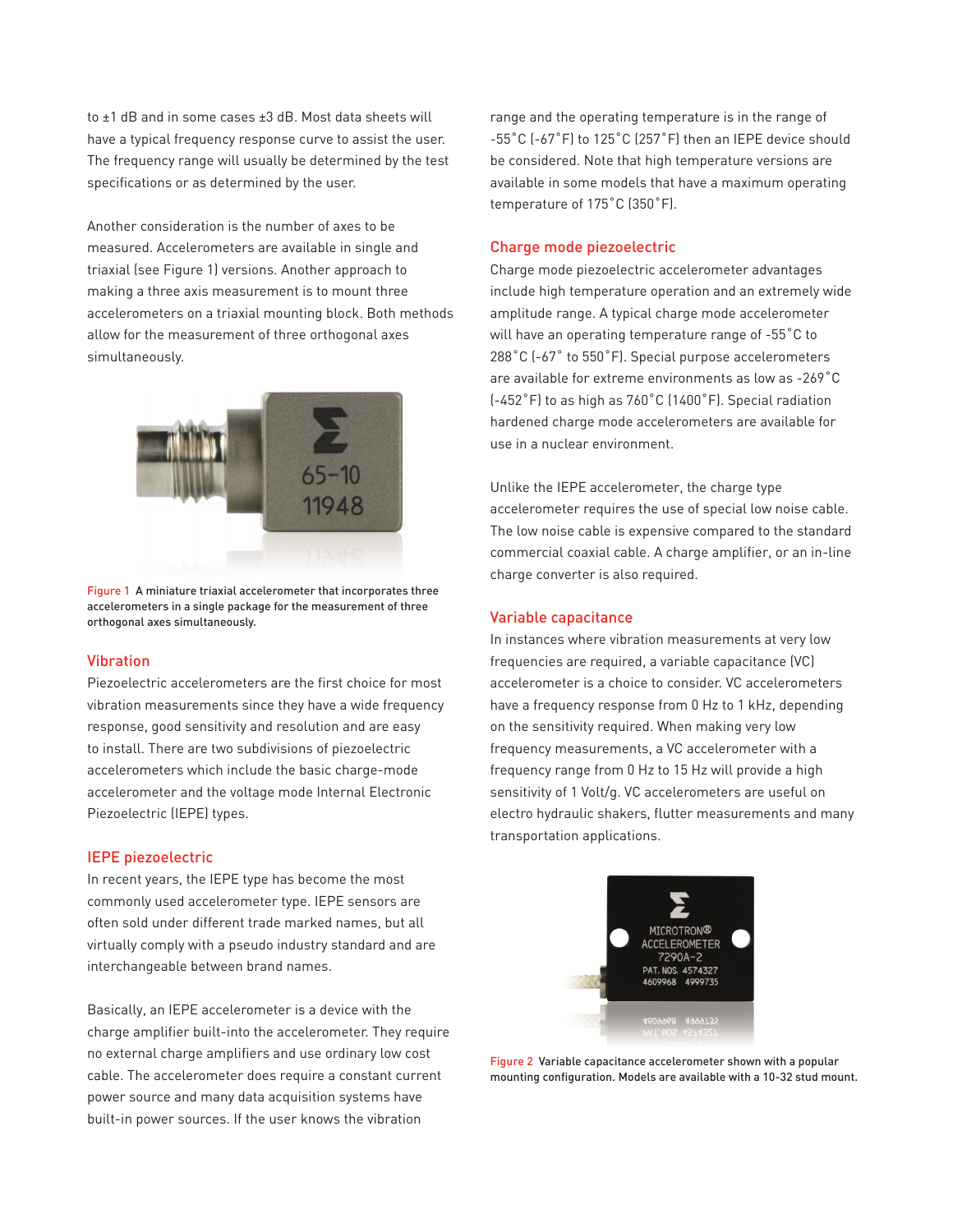#### **Motion**

Two technologies are available for shock measurements and a variety of accelerometers are available depending on the levels and final data required. It is important to know the expected shock level, since this will determine the type of accelerometer to be used. Here is a rough guide to assist the reader in choosing the proper accelerometer.

- Low level < 500 g
- Crash < 2000 g
- Far field 500 g to 1000 g sensor located 2 meters from the point of impact
- Near field > 5000 g with the sensor located < 1 meter from the point of impact

For low-level shock measurements, a general purpose accelerometer will generally do the job. The accelerometer will need a linear range of at least 500 g and a shock survivability rating of 500 g. An IEPE type is usually preferred since they are less susceptible to producing erroneous results from cable motion. The user should use an amplifier with a low-pass filter to attenuate the accelerometer resonance.

Automotive crash testing is a rather specialized area of shock testing. Piezoresistive accelerometers are usually used (see Figure 3).



Figure 3 Automotive crash test accelerometer shown in an industry standard package.

For far field shock measurements, a special shear mode accelerometer with a built-in electronic filter is often adequate. These are usually lightweight IEPE types with solder connections. The electronic filter electronically attenuates the resonance frequency of the accelerometer to prevent overloading of the data acquisition equipment.

Near field measurements are usually very high levels often in excess of 20 000 g. Here the choice of accelerometers

is dependent upon the type of test being conducted. Specialized accelerometers of either piezoelectric (charge mode and IEPE) or piezoresistive may be appropriate. Typically, an IEPE with characteristics similar to the farfield accelerometer is appropriate, but with the addition of an internal mechanical filter. The mechanical filter will ensure the survivability of the accelerometer and will generally eliminate "zeroshift".



Figure 4 Example of a near field shock accelerometer with built-in mechanical filter and rugged ¼-28 mounting stud

A detailed discussion of zeroshift is beyond the scope of this article. In general terms, the zeroshift phenomenon appears with the time history not returning to the zero acceleration level following the shock event. This shifting results in distortion of data when performing integration. If a piezoresistive accelerometer is selected, zeroshift is rare.

As is the case with vibration, the frequency response is an important parameter for shock. In general, a shock accelerometer should have a wide frequency response range (10 kHz is typical), depending on what is being tested.

## Motion, constant acceleration and low frequency vibration

This category is where variable capacitance (VC) accelerometers should be considered. This technology allows for the measurement of low level, low frequency vibration with a high output level. They also provide a high degree of stability over a broad temperature range.

When a VC accelerometer is placed in a position where the sensitive axis is parallel to the earth's gravity, an output equal to 1 g will be produced. This phenomenon is often referred to as "DC responding". Because of this characteristic, VC accelerometers are very useful for measuring centrifugal force or for the measurement of acceleration and deceleration of devices such as elevators.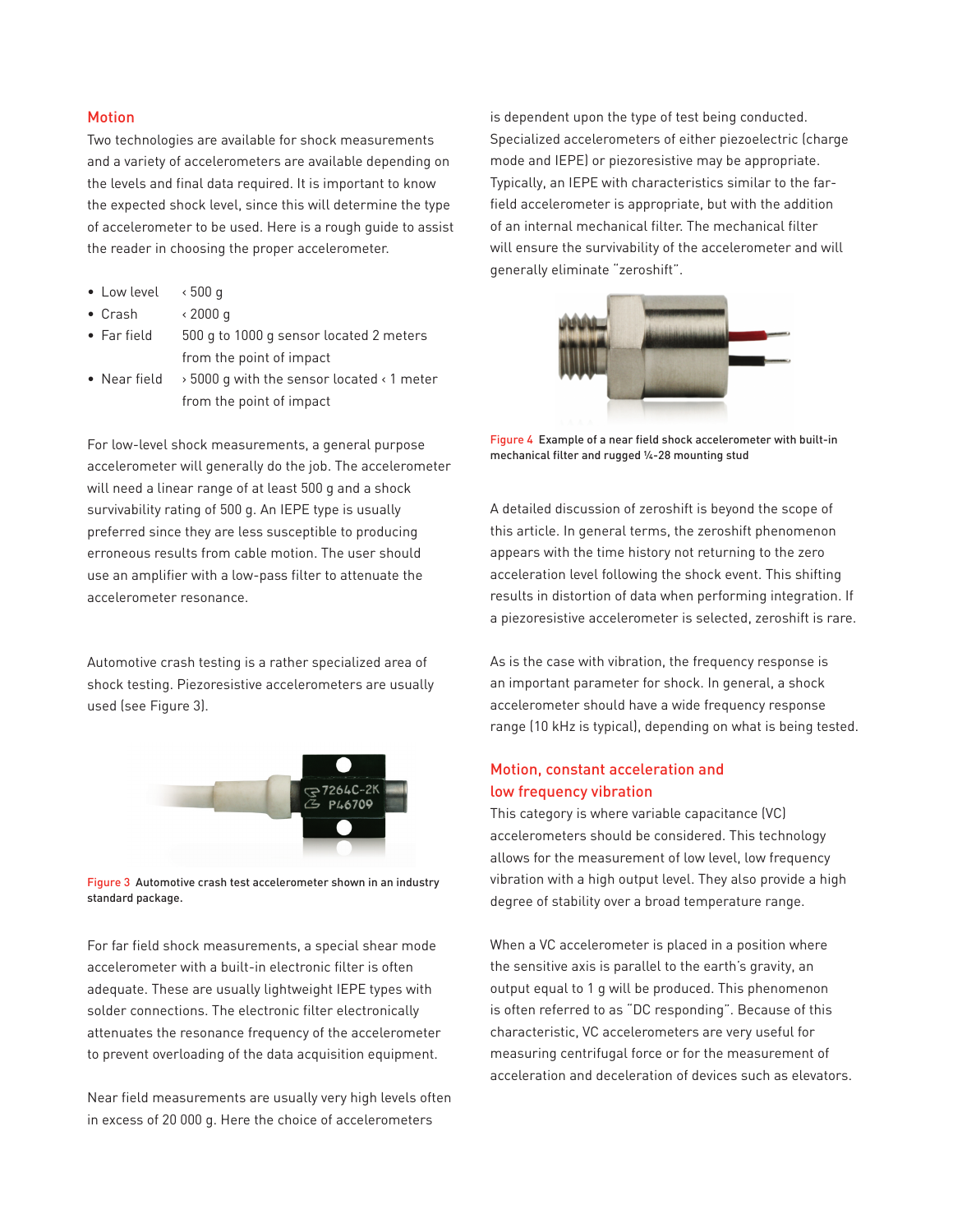In the realm of vibration testing, VC accelerometers are used in applications where low frequency events are to be studied and preservation of phase data is important.

VC accelerometers have found their niche in the area of aircraft flutter testing. They are also valuable tools for measuring vehicular ride quality.

The low frequency characteristics make VC accelerometers ideal for ride quality measurements in automobiles, trucks and railroad equipment. These are low frequency devices and a wideband frequency response is not a characteristic of VC devices.

#### Environment

Once the technology has been selected and the test type determined, there are a number of other factors to be considered. As a starting point, the environment is to be considered.

The environmental characteristics include temperature, maximum acceleration levels and humidity.

Below is a table, showing typical values to assist with temperature selection:

| <b>Technology</b>                  | Temperature range  | <b>Comments</b>                            |
|------------------------------------|--------------------|--------------------------------------------|
| Piezoelectric - general            | $-55$ °C to 260°C  | The range is extended<br>in some cases     |
| Piezoelectric-<br>high temperature | $-55$ °C to 650°C  | Special high temperature<br>accelerometers |
| Cryogenic piezoelectric            | $-184$ °C to 177°C |                                            |
| <b>IEPE</b> general types          | -55 °C to 125°C    |                                            |
| <b>IEPE high temperature</b>       | -55 °C to 175°C    |                                            |
| Piezoresistive                     | $-55$ °C to 66°C   |                                            |

The specified g range is often confusing to the new accelerometer user since this parameter appears twice in the specifications. The actual usable range, of the accelerometer is found in the dynamic specifications. For example, an IEPE accelerometer might have a "Range" of 500 g, and, under the environmental characteristics the device has a shock limit of 1000 g and a shock limit of 2000 g. In the above example, 500 g is the maximum range of linear operation of the accelerometer. The parameters specified in the environmental section are indicative of the maximum survivable shock and/or sine acceleration levels.

In the case of charge mode piezoelectric devices, a range

is not specified under the dynamic characteristics since it is largely determined by the charge amplifier. The user should refer to the amplitude linearity specifications, in the dynamic characteristics section of the data sheet. As above, the maximum range specified in the environmental characteristics section is a maximum survivability figure.

The humidity specification is usually given as "Hermetic", "Epoxy seal", or "Environmental seal". Most of these seals will withstand high levels of moisture. If the accelerometer is being used in the space environment, underwater or very long exposures to excessive humidity, an hermetic seal is recommended. It should be noted that continuous temperature cycling can make an epoxy seal fail.

If accelerometers are designed to operate within a nuclear radiation environment, the data sheets will so indicate.

Magnetic susceptibility is seldom specified since it is usually not a problem with newer accelerometers. Nonmagnetic materials are used in modern accelerometers thus reducing this problem.

If the accelerometer is going to be mounted on a highly flexible surface, the base strain specification becomes important. A flexile surface tends to bend inducing strain on the accelerometers base. The resulting strain can appear as vibration in the accelerometer's output.

#### Accelerometer weight

When an accelerometer is attached to the test article, the measured acceleration will be altered. These effects can be reduced to an insignificant amount by being mindful of the accelerometer's weight. As a rule-of-thumb, the weight of the accelerometer should be no greater than 10% of the weight of the test article.



Figure 5 Shown on the left is a popular side connector accelerometer that weighs 7.8 grams and is used on heavy test articles. The unit on the right is a miniature accelerometer that weighs 0.5 grams that can be mounted on lightweight structures and PC boards.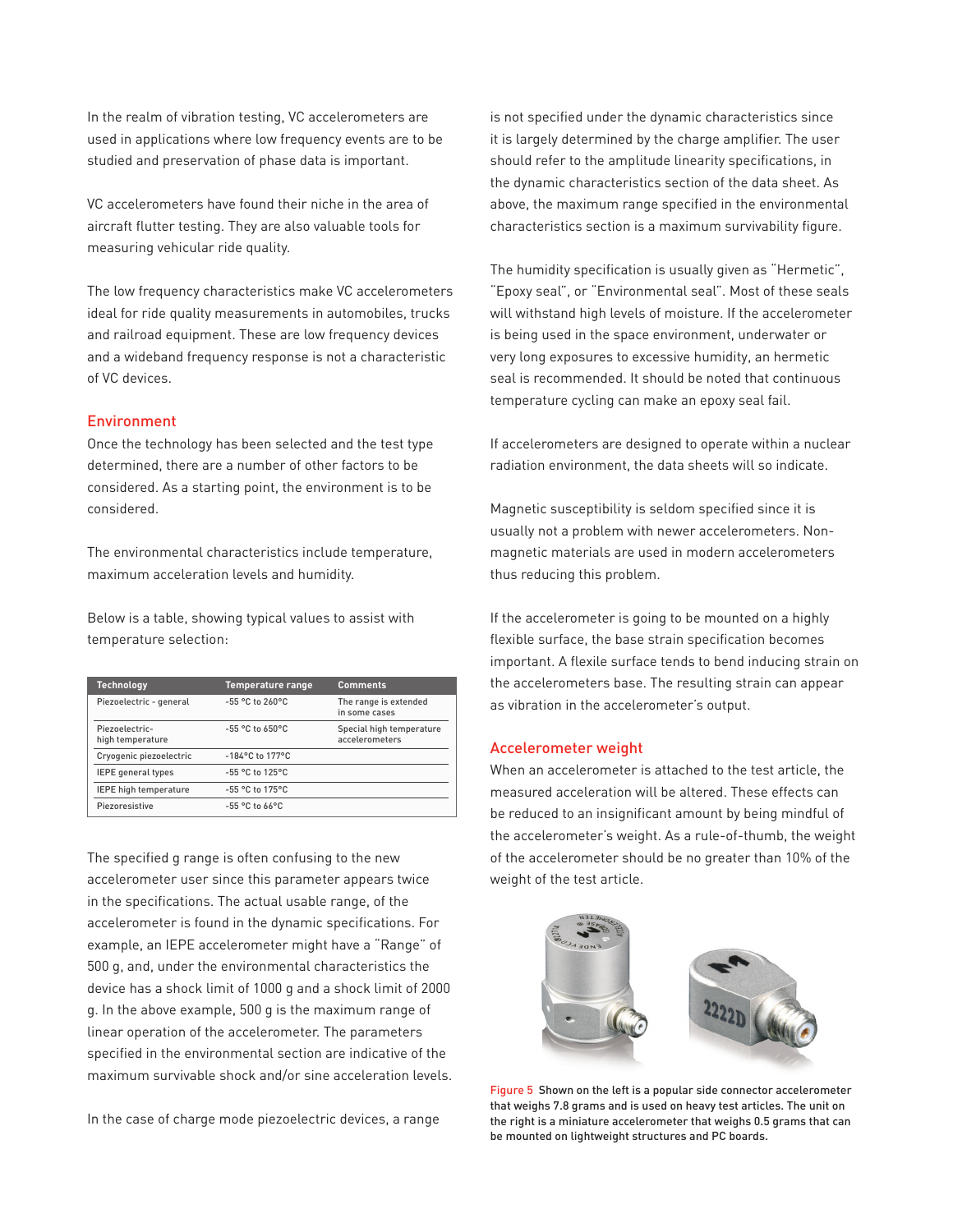#### Mounting

There are a number of ways to mount an accelerometer to the unit under test (UUT). Methods include everything from permanent mounting to temporary methods. This article will discuss the most common mounting methods.

By far the best mounting method is the use of a threaded stud, or screw. Stud/screw mounting provides the best transmissibility at high frequencies since the accelerometer is virtually fused to the mounting surface. High frequency response can be enhanced by the application of light oil between the accelerometer and UUT. If this method of mounting is desired, accelerometers should be purchased that are designed for stud and/or screw mounting.

Adhesive mounting is often required, especially on small surfaces and PC boards. A cyanoacrylate is the preferred mounting adhesive since it can be easily removed if the proper removal techniques are used. The user has a couple of accelerometer choices for adhesive mounting. Many accelerometers are available that are specifically designed for adhesive mounting and this fact will be noted on the data sheet. A stud-mount accelerometer may be mounted using an adhesive, but a cementing stud should be used to prevent the adhesive from damaging to the accelerometer's threads.

#### Ground isolation

Accelerometers are available with ground isolation or with the ground connected to the accelerometers case. Accelerometers with ground isolation usually have an isolated mounting base and, where applicable, an isolated mounting screw, or in some cases the entire accelerometer case is ground isolated.

Ground isolation becomes important when the test articles surface is conductive and at ground potential. A difference in ground voltage levels between the electronic instrumentation and the accelerometer may cause a ground loop resulting in erroneous data.

#### Sensitivity and resolution

An accelerometer is a transduction device that converts mechanical energy into an electrical signal (the output). The output is expressed in terms of millivolts per g, or in the case of a charge mode accelerometer the output is expressed in terms of pC per g. Accelerometers are offered in a wide range of sensitivities and the optimum sensitivity is dependent on the level of the signal to be measured e.g., in the case of a high g shock test, low sensitivity is desirable.

In the case of low level signals, it is desirable to use an accelerometer of high sensitivity in order to provide an output signal well above the amplifier's noise level. For example, suppose the expected vibration level is 0.1 g and the accelerometer has a sensitivity of 10 mV/g, then the voltage level of the signal would 1 mV, thus a higher sensitivity accelerometer may be desirable.

In the instance where either a low level signal and/or a wide dynamic range is required, then the accelerometer's resolution and sensitivity become important.

Resolution is related to the accelerometers minimum discernable signal. This parameter is based on the noise floor of the accelerometer (and in the case of an IEPE type, the internal electronics) expressed in terms of g rms.

#### Other considerations

The above information will help the potential user to make a preliminary decision as to which accelerometers can potentially perform the measurement task. There are other parameters that are equally important that should be discussed with potential suppliers. These important items may include:

- Signal conditioning and powering
- Transverse sensitivity
- Temperature response
- Cable types

It is recommended that once the questions in this article have been answered, further discussion with the manufacturer is recommended.